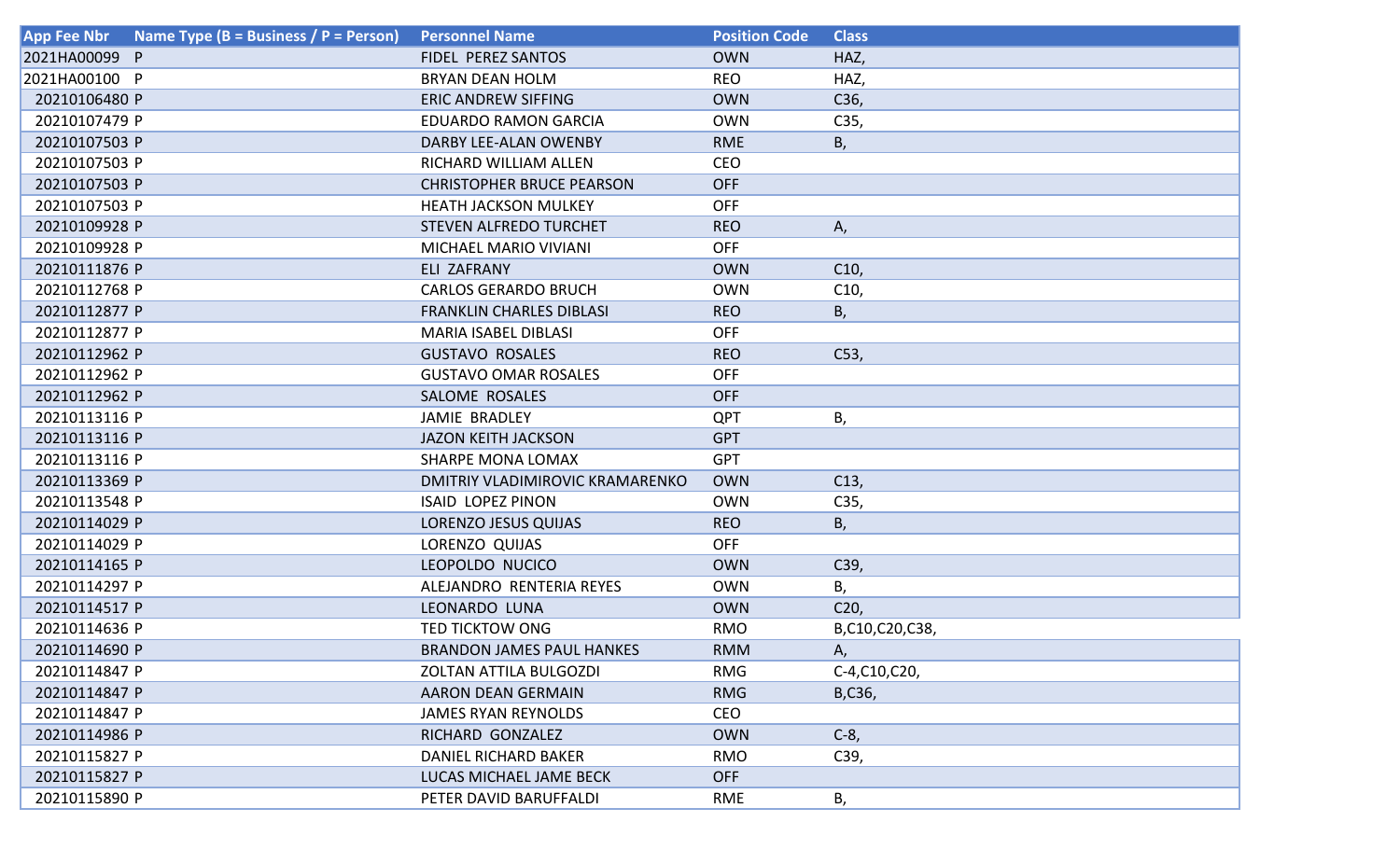| 20210115890 P | DANIEL MAURICE EASTMAN             | <b>MAN</b> |                 |
|---------------|------------------------------------|------------|-----------------|
| 20210115890 B | EEIH INC                           | <b>MEM</b> |                 |
| 20210116197 B | DE SILVA GATES CONSTRUCTION LLC    | <b>ENT</b> | A,C12,          |
| 20210116197 B | M C M CONSTRUCTION INC             | <b>ENT</b> |                 |
| 20210116200 P | JACOBO JOSUE GONZALEZ              | <b>REO</b> | B,C20,          |
| 20210116200 P | <b>JESUS ALBERTO SALOMON-URIAS</b> | <b>OFF</b> |                 |
| 20210116361 P | MICHAEL LAURENCE OBERMAYR          | <b>REO</b> | $C-4$           |
| 20210116885 P | <b>DWIGHT DARYL HOWELL</b>         | <b>OWN</b> | C <sub>27</sub> |
| 20210116901 P | <b>GARY KARAPET KARAMANOUKIAN</b>  | <b>OWN</b> | C13,            |
| 20210117104 P | <b>MATTHEW JAY GAMBLE</b>          | <b>REO</b> | D12,            |
| 20210117346 P | <b>ALEXIS OMAR PEREZ PEREZ</b>     | <b>REO</b> | C54,            |
| 20210117346 P | MACARIO PEREZ PEREZ                | <b>OFF</b> |                 |
| 20210117346 P | CARLA JOANA PEREZ PEREZ            | <b>OFF</b> |                 |
| 20210117453 P | <b>MATTHEW CHARLES JOHNSTON</b>    | <b>RMO</b> | C36,            |
| 20210117453 P | <b>KIRK ANDREW BELTO</b>           | <b>CEO</b> |                 |
| 20210117453 P | <b>VICKI LYNN BELTO</b>            | <b>OFF</b> |                 |
| 20210117690 P | NICK COURCOUMELIS                  | <b>OWN</b> | C10,            |
| 20210117768 P | <b>ENRIQUE DURAN GARCIA</b>        | <b>REO</b> | $C-8$           |
| 20210117768 P | <b>MARIA GUADALUPE DURAN</b>       | <b>OFF</b> |                 |
| 20210117786 P | <b>CAMERON SCOTT PORTER</b>        | <b>OWN</b> | Β,              |
| 20210117795 P | ADRIANA MANUELA VERDIN PELAYO      | <b>OWN</b> | C <sub>27</sub> |
| 20210117933 P | <b>BRYAN DAVID REECE</b>           | <b>OWN</b> | Β,              |
| 20210117954 P | <b>BRANDON JOSEPH BUJOLD</b>       | <b>RMO</b> | Β,              |
| 20210117954 P | NISSIM DAVID KANIZO                | <b>CEO</b> |                 |
| 20210118284 P | YANG WANG                          | <b>OWN</b> | B,              |
| 20210118402 P | <b>HYUN CHUL KIM</b>               | <b>RMO</b> | Β,              |
| 20210118402 P | <b>JAE HYUNG KANG</b>              | <b>OFF</b> |                 |
| 20210118402 P | <b>JIN HEE KANG</b>                | <b>OFF</b> |                 |
| 20210118431 P | RAYMUNDO JOEL LOPEZ                | <b>REO</b> | C10,            |
| 20210118438 P | KENNETH NEAL SLOCUM                | RMM        | C11,            |
| 20210118438 P | PAUL CHRISTIAN ODERMATT            | <b>MAN</b> |                 |
| 20210118543 P | ERIK ALLAN DYRESEN                 | <b>RMO</b> | D06,            |
| 20210118543 P | <b>CESAR ALONSO JAIME</b>          | <b>CEO</b> |                 |
| 20210118606 P | <b>WILLIAM NEAL COLEMAN</b>        | <b>REO</b> | C39,            |
| 20210118606 P | LAUREN CAROL COLEMAN               | <b>OFF</b> |                 |
| 20210118643 P | THOMAS ROBERT O'CALLAGHAN          | <b>REO</b> | C33,            |
| 20210118809 P | <b>HECTOR HUGO VILLALOBOS</b>      | <b>OWN</b> | $C-9$ ,         |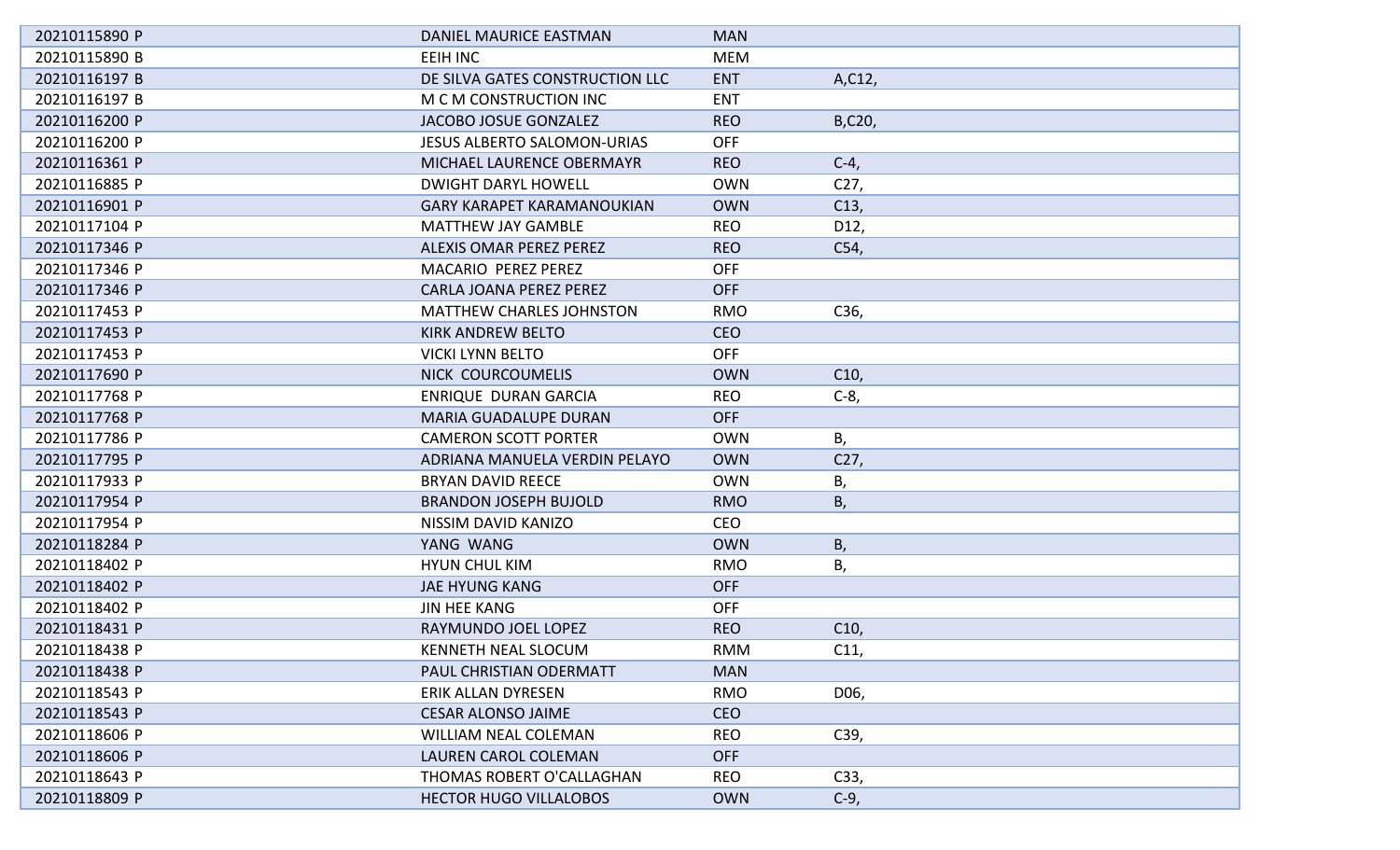| 20210118848 P | ANDREW DAVID MIRANDA              | <b>QPT</b> | C <sub>16</sub> |
|---------------|-----------------------------------|------------|-----------------|
| 20210118848 P | RAYMOND JONATHAN OSEGUERA         | <b>GPT</b> |                 |
| 20210118890 P | <b>FRANCES ZHUNI GU</b>           | <b>OWN</b> | C <sub>15</sub> |
| 20210118907 P | ANDREW VINCENT PRADO              | <b>RMO</b> | C <sub>15</sub> |
| 20210118907 P | LESLIE MAGALI PRADO               | <b>OFF</b> |                 |
| 20210118917 P | <b>ISRAEL AGUILAR SANCHEZ</b>     | <b>REO</b> | C10,            |
| 20210118917 P | ROSA CEJA                         | <b>OFF</b> |                 |
| 20210118951 P | NOELIA MARGARITA BISCARRA RAMIREZ | <b>OWN</b> | C <sub>15</sub> |
| 20210119059 P | AMIR GHAVIBAZOO                   | <b>OWN</b> | $C-6$           |
| 20210119129 P | ROBERT ANTHONY TODD               | <b>REO</b> | C36,            |
| 20210119219 P | RODOLFO MENDOZA                   | <b>REO</b> | Β,              |
| 20210119222 P | <b>JESUS ESTEBAN CAMARGO</b>      | <b>REO</b> | $C-9$           |
| 20210119230 P | MIGUEL ANGEL LEYVA                | <b>REO</b> | D49,            |
| 20210119230 P | <b>JOSE FELIX LEYVA</b>           | <b>OFF</b> |                 |
| 20210119313 P | AMARJEET SINGH                    | <b>OWN</b> | Β,              |
| 20210119315 P | <b>TODD LOOKINLAND</b>            | <b>RMM</b> | Β,              |
| 20210119315 P | ANNE VALENTINA PIA                | <b>MEM</b> |                 |
| 20210119318 P | <b>OMAR SUHAIL KHALAF</b>         | <b>REO</b> | B,              |
| 20210119324 P | <b>SHANE MICHAEL CORNETT</b>      | <b>REO</b> | C36,            |
| 20210119326 P | ROGELIO REYES ESPINO              | <b>REO</b> | В,              |
| 20210119345 P | BENJAMIN MICHAEL STONE            | <b>RME</b> | C <sub>27</sub> |
| 20210119345 P | <b>SUSIE ALICE MURPHY</b>         | <b>CEO</b> |                 |
| 20210119345 P | <b>RENEE HALSCH</b>               | <b>OFF</b> |                 |
| 20210119345 P | <b>GERRY KRIPPNER</b>             | <b>OFF</b> |                 |
| 20210119381 P | TIMOTHY MATTHEW DAVIS             | <b>REO</b> | В,              |
| 20210119381 P | <b>MATTHEW JAMES DAVIS</b>        | <b>OFF</b> |                 |
| 20210119384 P | YOUNG MIN YOON                    | <b>OWN</b> | Β,              |
| 20210119414 P | JUAN SEBASTIAN DE LA VARA         | <b>OWN</b> | C10,            |
| 20210119431 P | <b>BESHOY FIKRY VICTOR DAWOD</b>  | <b>REO</b> | Β,              |
| 20210119431 P | LILLIAN SAMUEL FAWZY GEORGY       | <b>OFF</b> |                 |
| 20210119432 P | JOHN PATRICK DE SURRA             | <b>REO</b> | B,              |
| 20210119434 P | <b>GARY RANDALL SANTOS</b>        | <b>REO</b> | C27, D49,       |
| 20210119456 P | JOHN NAVARRO ESPARZA, IV          | <b>OWN</b> | C <sub>20</sub> |
| 20210119462 P | ADOLFO MELGOZA, JR                | <b>REO</b> | C29,            |
| 20210119462 P | <b>JOSE COSTILLA-ANACLETO</b>     | <b>OFF</b> |                 |
| 20210119463 P | ROSALIO FLORES - MORENO           | <b>REO</b> | $C-2,$          |
| 20210119463 P | <b>ALAYSON GIOVONNIE FLORES</b>   | <b>OFF</b> |                 |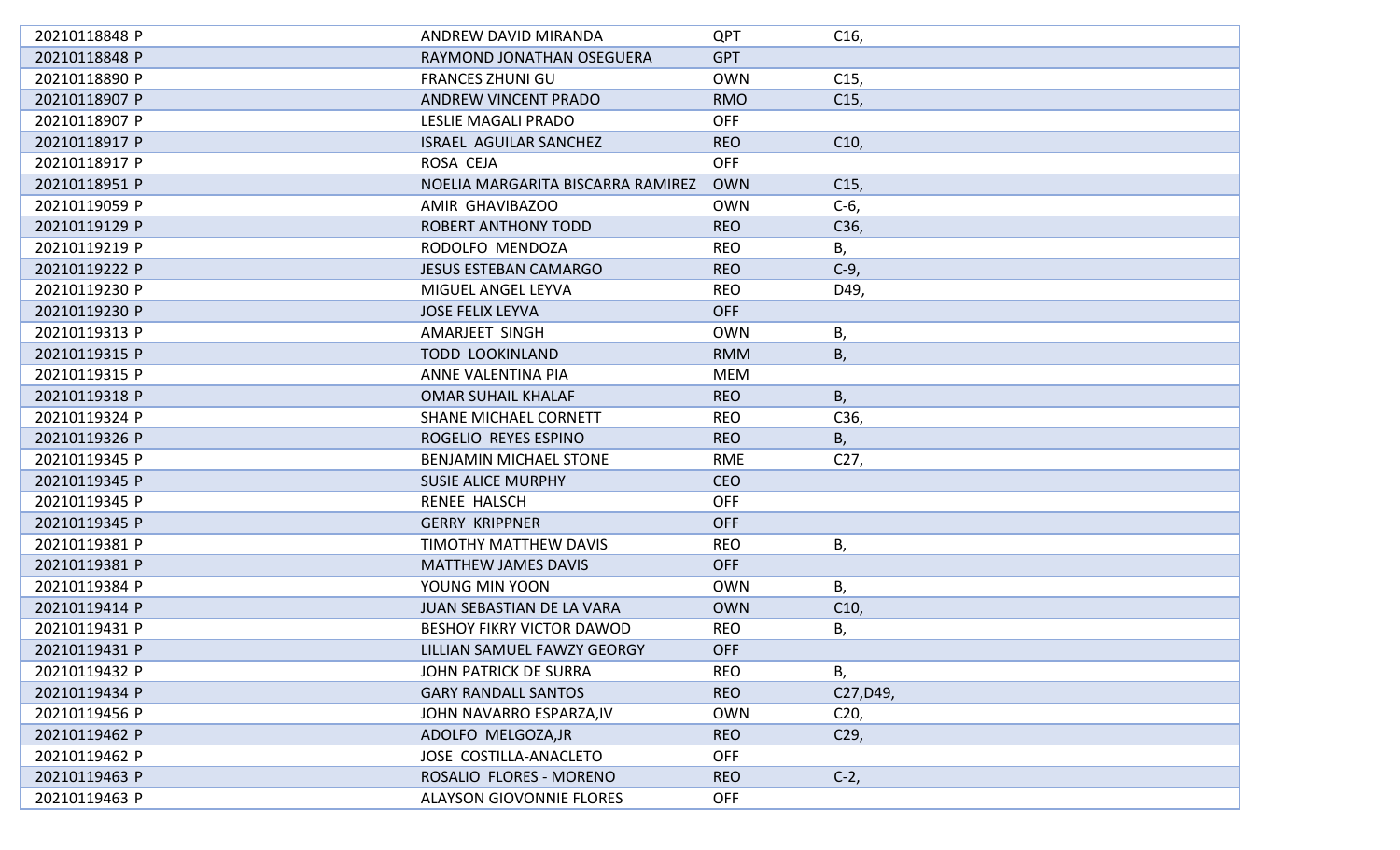| 20210119484 P | LUIS FELIPE CHICO                      | <b>OWN</b> | C54,            |
|---------------|----------------------------------------|------------|-----------------|
| 20210119489 P | <b>TOMAS GUERRERO PONCE</b>            | <b>REO</b> | C33,            |
| 20210119491 P | <b>RUBY JANETTE JAIMES</b>             | <b>REO</b> | C27,            |
| 20210119493 P | <b>ANTONIO FAJARDO</b>                 | <b>REO</b> | C <sub>15</sub> |
| 20210119494 P | CARLOS ANTONIO ENRIQUEZ DE LA CRUZ REO |            | В,              |
| 20210119497 P | ANDRANIK GYANJUMYAN                    | <b>OWN</b> | C36,            |
| 20210119501 P | <b>MARIO MATA SANCHEZ</b>              | <b>OWN</b> | $C-8$           |
| 20210119502 P | MOISES AUDENCIO REYES GRAMAJO          | <b>OWN</b> | C33,            |
| 20210119505 P | LUIS ALBERTO RAMIREZ ZARATE            | <b>RMO</b> | D03,            |
| 20210119505 P | LUIS ANTONIO RAMIREZ ZAMBRANO          | <b>CEO</b> |                 |
| 20210119505 P | <b>GLORIA STEPHANIE RAMIREZ ZARATE</b> | <b>OFF</b> |                 |
| 20210119505 P | <b>GLORIA ESTELA ZARATE CONTRERAS</b>  | <b>OFF</b> |                 |
| 20210119509 P | JOSE DE JESUS HERNANDEZ                | <b>OWN</b> | Β,              |
| 20210119513 P | ALEJANDRO GUERRERO SANDOVAL            | <b>OWN</b> | C27,            |
| 20210119514 P | <b>JOSE ALBERT MAGANA</b>              | <b>REO</b> | $C-8$           |
| 20210119515 P | <b>JOSE DANIEL ALFARO RIVERA</b>       | <b>OWN</b> | $B-2$           |
| 20210119517 P | <b>ADRIAN CARLOS</b>                   | <b>OWN</b> | $C-8$           |
| 20210119519 P | <b>FRANK ELENILSON ARAGON</b>          | <b>OWN</b> | C54,            |
| 20210119520 P | <b>DENISSE GONZALEZ</b>                | <b>OWN</b> | C33,            |
| 20210119521 P | <b>TOMIK BAGHOOMIAN</b>                | <b>OWN</b> | C <sub>20</sub> |
| 20210119524 P | <b>ANTHONY JOAQUIN PEREZ</b>           | <b>OWN</b> | C36,            |
| 20210119525 P | <b>TIMOTHY LANE BEARD</b>              | <b>OWN</b> | Β,              |
| 20210119527 P | EFRAIN ENRIQUE PEDROZA                 | <b>OWN</b> | C36,            |
| 20210119528 P | FERNANDO BAUTISTA CAMPUZANO            | <b>REO</b> | $C-5$ ,         |
| 20210119530 P | RYAN MICHAEL PARRA                     | <b>OWN</b> | Β,              |
| 20210119531 P | <b>MATEO ALEX LUCAS JUAN</b>           | <b>OWN</b> | C33,            |
| 20210119532 P | MINHO SONG                             | <b>OWN</b> | Β,              |
| 20210119533 P | <b>GEORGE BRIAN GILMORE</b>            | <b>REO</b> | C <sub>10</sub> |
| 20210119533 P | JENNIFER EILEEN GILMORE                | <b>OFF</b> |                 |
| 20210119534 P | <b>BRYAN JACOB ANDRE</b>               | <b>OWN</b> | C17,            |
| 20210119535 P | <b>MARCO ANTONIO MENDOZA</b>           | <b>REO</b> | C53,            |
| 20210119535 P | <b>RUBEN DARIO MENDOZA</b>             | <b>OFF</b> |                 |
| 20210119535 P | <b>JOSE JUAN MENDOZA</b>               | <b>OFF</b> |                 |
| 20210119536 P | <b>JUAN CARLOS ESQUIPULAS MARTINEZ</b> | <b>OWN</b> | C12,            |
| 20210119541 P | ALEXANDER JULIAN HUERTA                | <b>RMO</b> | C10,            |
| 20210119565 P | JOSE ALFREDO RODRIGUEZ, SR             | <b>OWN</b> | C33,            |
| 20210119568 P | HELMAN ALFREDO BENAVIDEZ               | <b>OWN</b> | C <sub>20</sub> |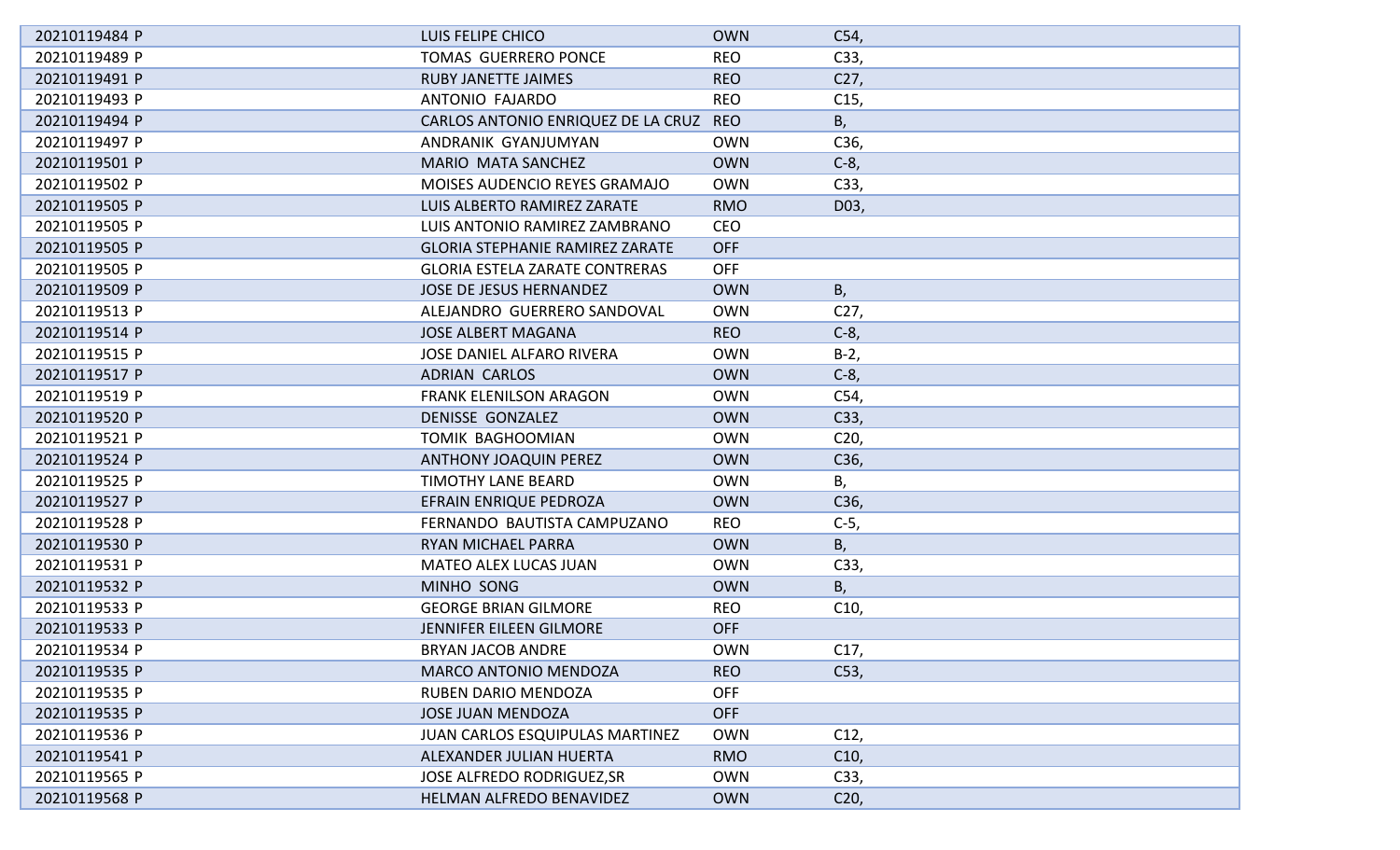| 20210119569 P | <b>JIMMY HENRIQUEZ</b>         | <b>OWN</b> | Β,              |
|---------------|--------------------------------|------------|-----------------|
| 20210119570 P | <b>ARTHUR TOROSIAN</b>         | <b>OWN</b> | C <sub>20</sub> |
| 20210119571 P | <b>EDMAR TATE</b>              | <b>OWN</b> | C13,            |
| 20210119573 P | <b>WEIYING HUANG</b>           | <b>OWN</b> | В,              |
| 20210119579 P | <b>ADRIAN DAVID REYES</b>      | <b>OWN</b> | C36,            |
| 20210119625 P | ZHIFENG DING                   | <b>RMG</b> | В,              |
| 20210119625 P | <b>BIAO DING</b>               | <b>CEO</b> |                 |
| 20210119690 P | <b>JULIO MALDONADO DELFIN</b>  | <b>OWN</b> | B,              |
| 20210119692 P | ANGEL REYES                    | <b>OWN</b> | C60,            |
| 20210119701 P | ALBERTO P MERCADO LEONARDO     | <b>RMO</b> | C <sub>27</sub> |
| 20210119701 P | ROBERTO MERCADO MANCILLA       | <b>CEO</b> |                 |
| 20210119702 P | <b>NICK TENAGLIO</b>           | <b>RMO</b> | C35,            |
| 20210119702 P | <b>MARTIN VERDUSCO BARAJAS</b> | <b>CEO</b> |                 |
| 20210119703 P | ROBERT GARFIELD COTTAM         | <b>REO</b> | C36,            |
| 20210119703 P | RAPHAEL IDRIS PEARSON          | <b>OFF</b> |                 |
| 20210119704 P | <b>ENRIQUE OBREGON</b>         | <b>REO</b> | D21,            |
| 20210119706 P | RICHARD GREGORY GONZALES       | <b>REO</b> | Α,              |
| 20210119707 P | <b>CHAD JAMES ARMSTRONG</b>    | <b>REO</b> | C54,            |
| 20210119708 P | YANCEY THOMAS SILVAS           | <b>REO</b> | D52,            |
| 20210119712 P | <b>TOMAS PASCUAL</b>           | <b>RMO</b> | В,              |
| 20210119712 P | JOSE ARMANDO LANDAVERDEALAS    | <b>CEO</b> |                 |
| 20210119716 P | MICHAEL PETE LANPHEAR          | <b>REO</b> | C36,            |
| 20210119719 P | PAUL WILLIAM PETRUZZELLI       | <b>REO</b> | C <sub>23</sub> |
| 20210119722 P | <b>GREGORIO GARCIA-APALE</b>   | <b>REO</b> | C27,            |
| 20210119723 P | PETER DAVID FIELDS             | <b>REO</b> | C17,            |
| 20210119723 P | <b>LAURIE MARIE FIELDS</b>     | <b>OFF</b> |                 |
| 20210119733 P | MICHAEL ATCHINSON SEE          | <b>REO</b> | C10,            |
| 20210119734 P | ROBERTO MOYOTL                 | <b>RMO</b> | C36,            |
| 20210119734 P | SANTOS FRANCISCO MUNOZ BANEGAS | <b>CEO</b> |                 |
| 20210119740 P | YERIS ALFRANCIS PAREDES ZUNIGA | <b>RMG</b> | B,C10,C36,      |
| 20210119740 P | DANIEL Y S WONG                | <b>MAN</b> |                 |
| 20210119743 P | JAVIER JEREZ                   | <b>OWN</b> | D52,            |
| 20210119800 P | <b>GLENDA GAXIOLA</b>          | <b>REO</b> | C17,            |
| 20210202741 P | TIMOTHY HILLMAN WEBB           | <b>RMO</b> | A, B, C-4, C10, |
| 20210204141 P | ROSENDO MORENO                 | <b>QPT</b> | C <sub>27</sub> |
| 20210204172 P | RONALD YUBINNY SOTO PAZ        | <b>OWN</b> | C36,            |
| 20210204518 P | PHILIP SORONTURA DE CARDO      | <b>REO</b> | В,              |